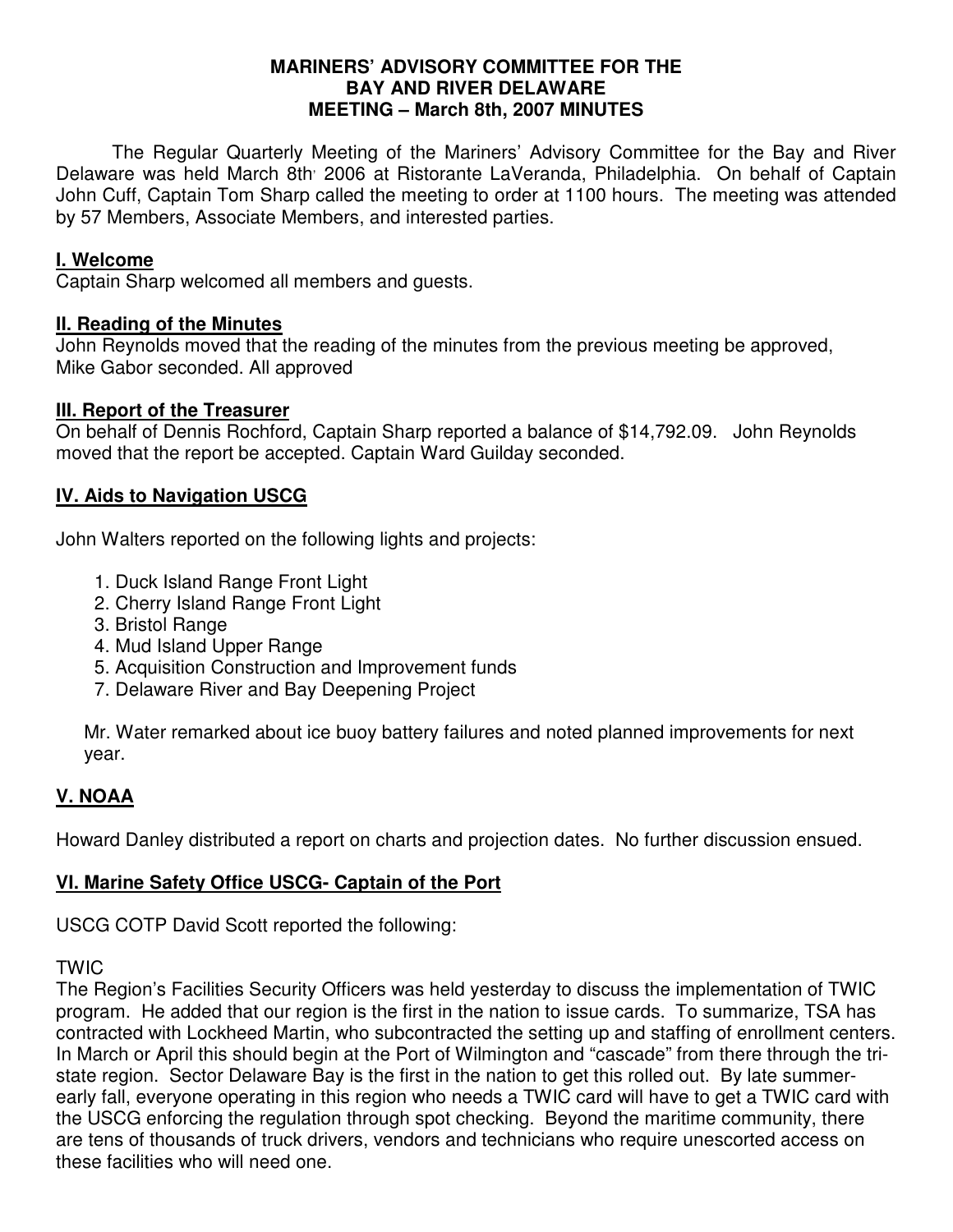Sector Chief Waterways Mgmt. Jason Aleksak reported on and distributed a handout on hurricane plans for the port. He emphasized committee members to stay current with alerts by signing up with "homeport" through this website: homeport.uscg.mil

Regarding vessel safety as it relates to hurricanes, he reminded the committee that according to Ports Waterway Safety Act 33 CFR gives the COTP authority to control all facility operations, movement of cargo as well as vessels due to weather. What we are really looking for this hurricane season is a relationship where we can come to a common agreement where the MAC and mariners alike are giving the USCG recommendations for evaluation and resolve. The plan is to not have the USCG tell you what to do with your ships, tugs and barges. The plan is there to give you recommendations. You know your vessels best. Come to us with a solution and we'll make sure it falls in line to insure safety as determined on a case by case basis. Often the best option is for a ship to ride a storm out at sea.

Former COTP, Greg Adams remarked about recovery and post assessment.

Mr. Aleksak replied that, in the plan there is a post assessment and recovery section. And he added that there is also a new Maritime Transportation System Recovery Plan implemented and September and nearly complete.

## **VII. Army Corps of Engineers (ACOE)**

ACOE rep, Tony DiPasquale commented and distributed a report on the following projects:

Delaware River – Philadelphia to Sea Chesapeake and Delaware Canal Delaware River – Philadelphia to Trenton Salem River Schuylkill River Wilmington Harbor

He also mentioned a 20 acre disposal area for the McFarland and that the dredge will be working on Upper River shoaling for 21 days in 2007.

Captain Broadley inquired about requiring AIS receivers on dredges. Mr. DiPasquale said that they'd consider it.

## **VIII. Old Business**

#### ANCHORAGE MANAGEMENT PLAN COMMITTEE update

Captain Sharp mentioned that the role of the Maritime Exchange is to collect information on anchorage usage and not request a tug to move or have a barge removed. He added that the Exchange could disseminate information about the need for space, if they know a ship is going to use anchorage space to move around. He also mentioned that a hand out to the tug companies indicates anchorage sections and recommended areas for tugs.

Howard Danley said that the longitude and latitude of the anchorage sections could be included in the next edition of the Coast Pilot.